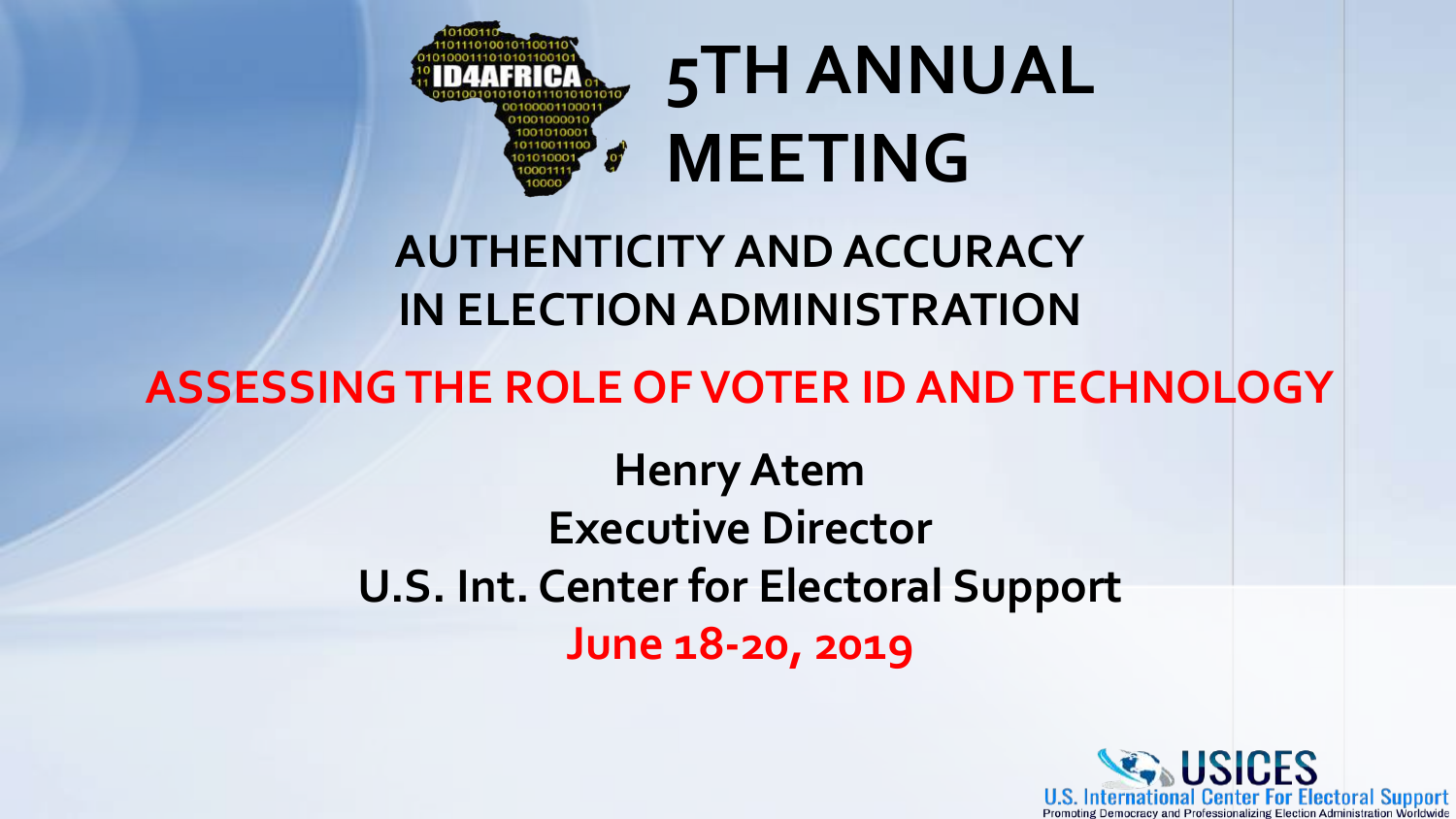# **OBJECTIVES**

- $\checkmark$  Situate the use of technology in African elections
- $\checkmark$  Examine Voter registration and voter ID in Africa
- $\checkmark$  Mirror Africa voter ID and election technology vs. the world.
- $\checkmark$  Identify challenges to election technology  $\checkmark$  Explore available opportunities to strengthen voter ID and election technology.



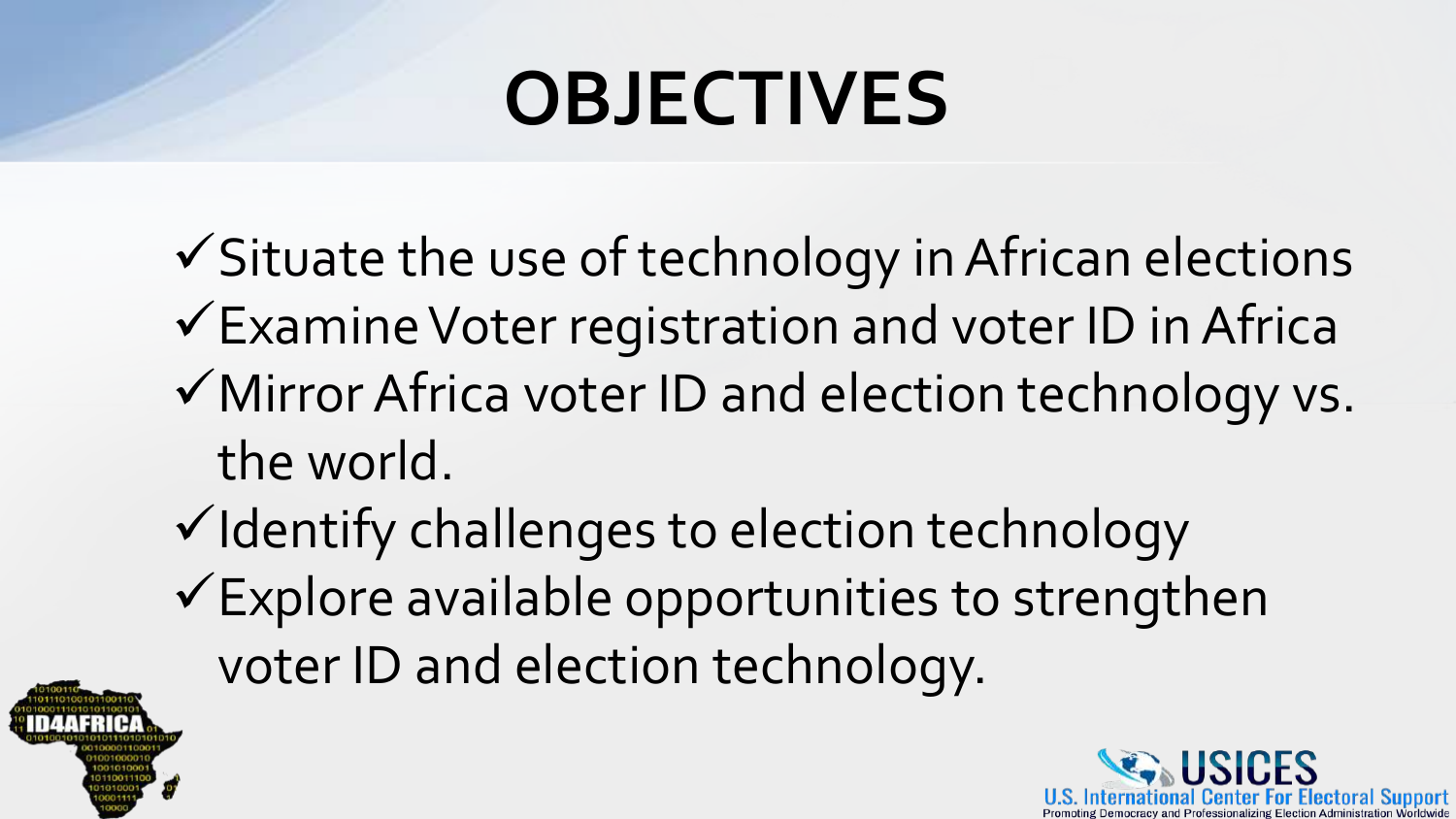# **ELECTIONS ADMINISTRATION WITHOUT AUTHENTICITY AND ACCURACY**



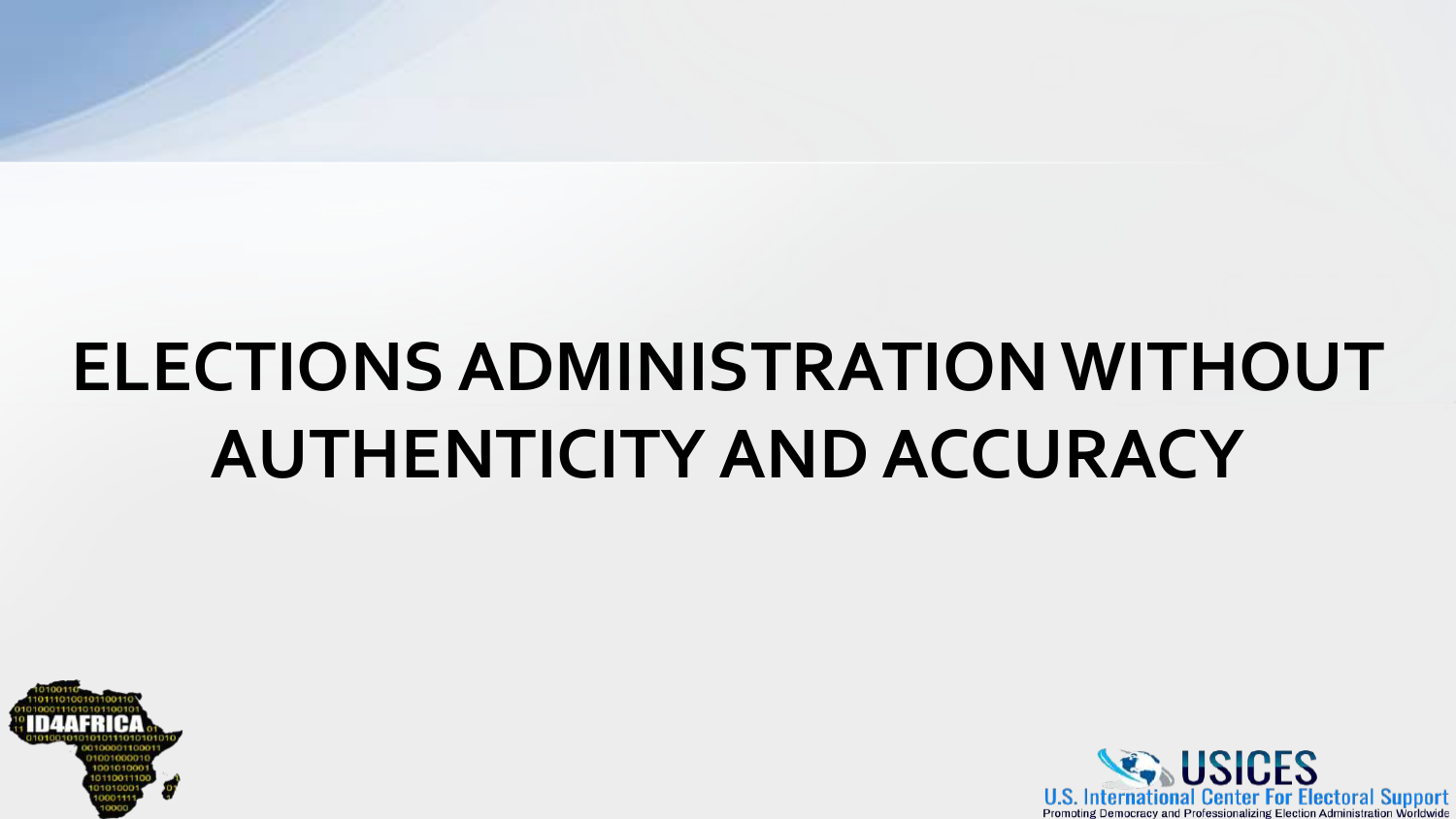### **USE OF ELECTION TECHNOLOGY AFRICA 2019**



U.S. International Center For Electoral Support<br>Promoting Democracy and Professionalizing Election Administration Worldwide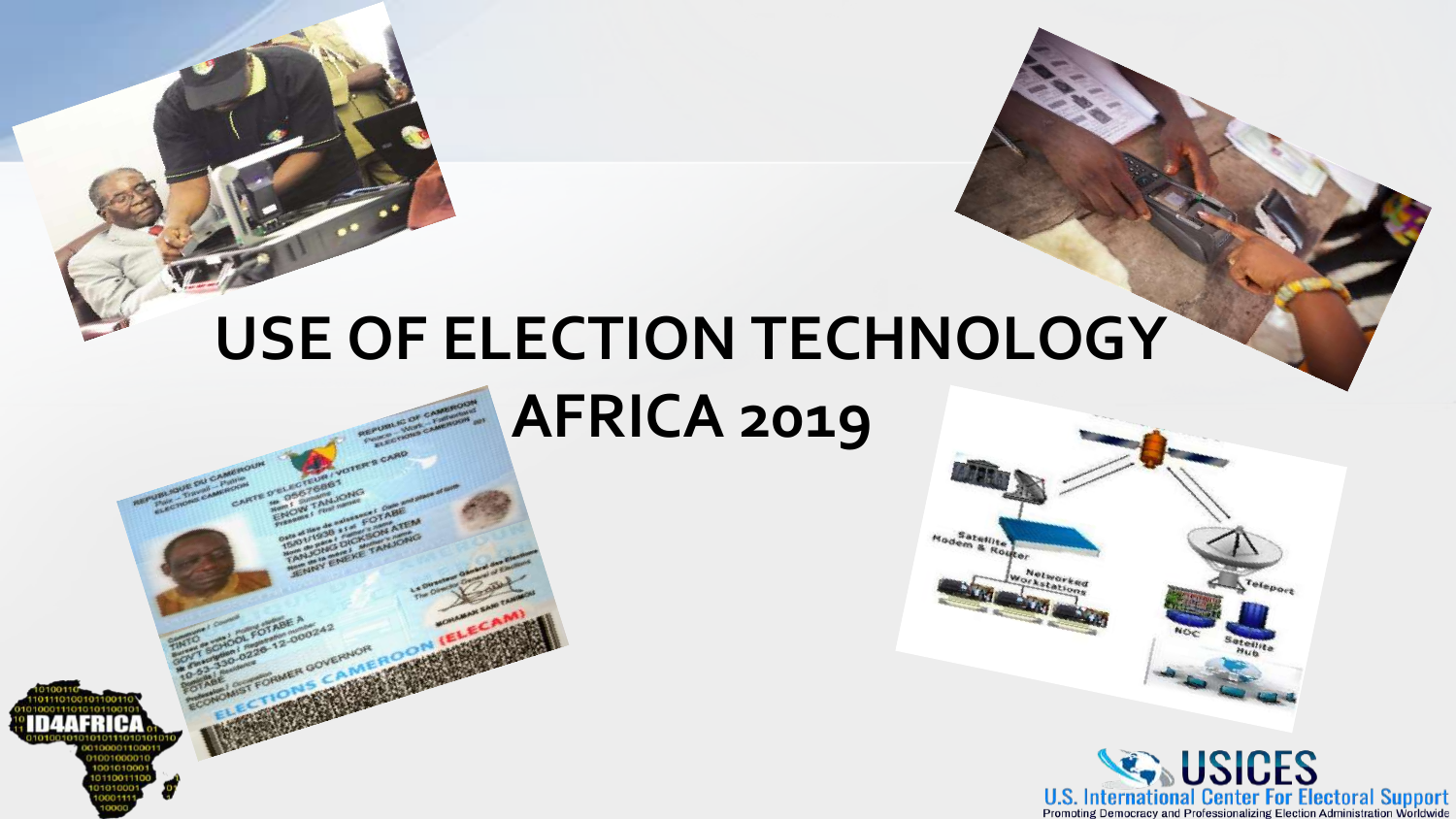### **USE OF ELECTION TECHNOLOGY AFRICA 2019**

- **1. Voter Registration**
- **2. Production of Voter Registration Cards**
- **3. Voter verification and validation (E-Day)**
- **4. Transmission of Results**
- **5. Voter online verification**
- **6. Voter education/information**
- **7. Electoral constituency delimitation**
- **8. EMB communication and finance**
- **9. Presenting the election story**
- **10. Monitoring threats and risks (Aggie, ERM Tool-IDEA)**
- **11. Election campaigns voter reach out**
- **12. Political party databases**
- **13. Candidate registration**



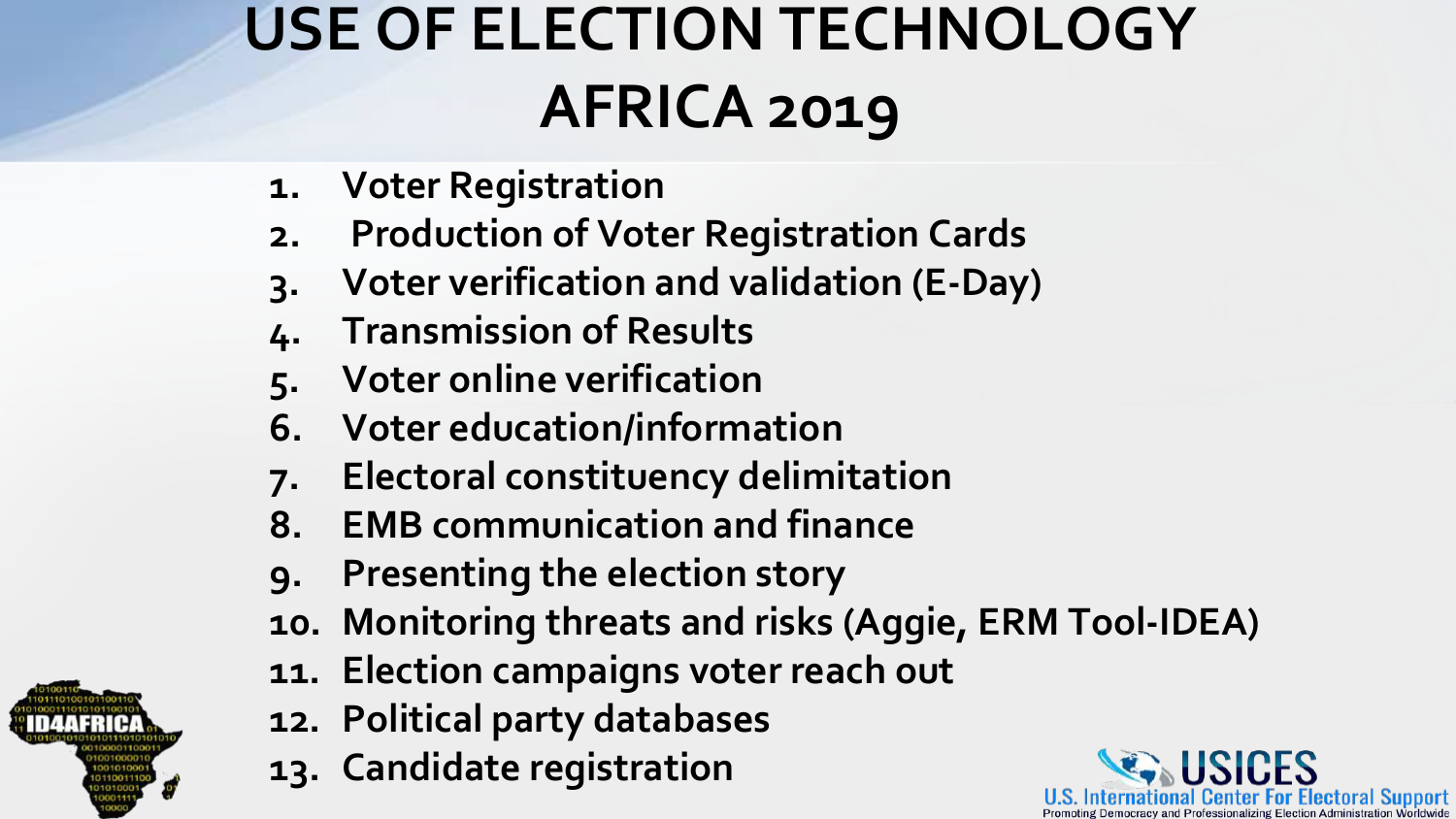### **GENERAL INCENTIVE OF BVR IN AFRICA**

- **1. Restore and promote stakeholder trust and prevent potential disputes and violence**
- **2. Attract regimes democratic legitimacy and funding**

**Break-even Reduction in Probability Violence, by Expected Cost of Post-Election Violence**

|                         | Break-even reduction in probability of post-election violence<br>(percentage points) |       |       |      |  |
|-------------------------|--------------------------------------------------------------------------------------|-------|-------|------|--|
| Cost of                 | By the cost of post-election violence (as a share of GDP)                            |       |       |      |  |
| biometric<br>technology | $1\%$                                                                                | $5\%$ | 10%   | 105% |  |
| \$12,950,000            | 17.76                                                                                | 3.55  | 1.78  | 0.17 |  |
| \$23,000,000            | 21.44                                                                                | 4.29  | 2.14  | 0.20 |  |
| \$15,000,000            | 5.07                                                                                 | 1.01  | 0.51  | 0.05 |  |
| \$266,000,000           | No break- even                                                                       | 21.38 | 10.69 | 1.02 |  |
| \$58,000,000            | 22.45                                                                                | 4.49  | 2.24  | 0.21 |  |
| \$70,000,000            | 16.77                                                                                | 3.35  | 1.68  | 0.16 |  |
| \$106,200,000           | 19.23                                                                                | 3.85  | 1.92  | 0.18 |  |
| \$14,300,000            | 13.07                                                                                | 2.61  | 1.31  | 0.12 |  |
| \$200,000,00021         | 3.52                                                                                 | 0.70  | 0.35  | 0.03 |  |
| \$72,000,000            | 14.98                                                                                | 3.00  | 1.5   | 0.14 |  |
| \$18,600,000            | 52.69                                                                                | 10.54 | 5.27  | 0.50 |  |
| \$14,700,000            | 6.20                                                                                 | 1.24  | 0.62  | 0.06 |  |
|                         |                                                                                      |       |       |      |  |

**Alan Gelb and Anna Diofasi**



**For Electoral Support**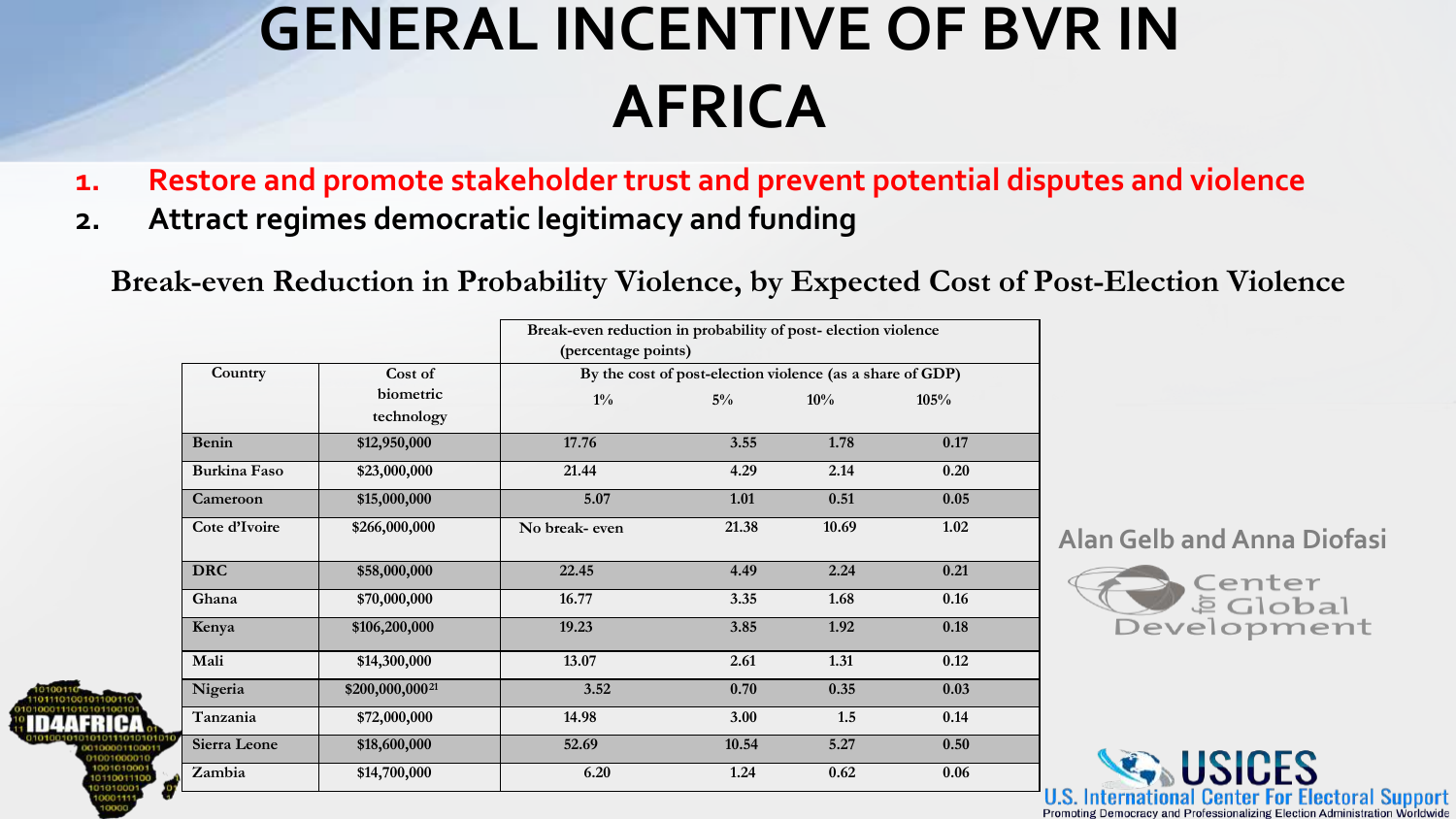### **BIOMETRIC VOTER REGISTRATION**



**U.S. International Center For Electoral Support**<br>Promoting Democracy and Professionalizing Election Administration Worldwide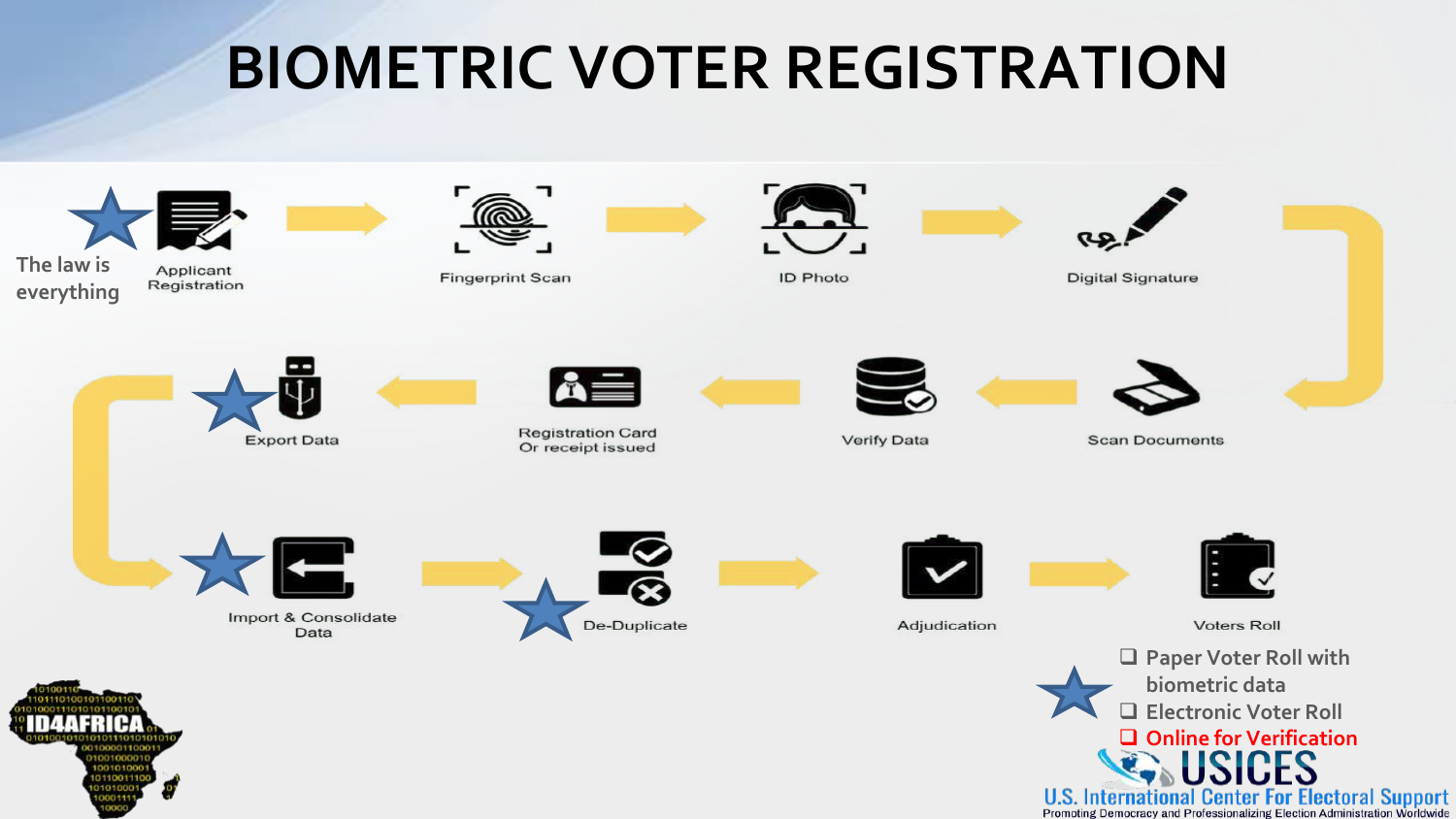### **VOTER EXPERIENCE AND E-DAY TECHNOLOGY**











data base



**USICES U.S. International Center For Electoral Support**<br>Promoting Democracy and Professionalizing Election Administration Worldwide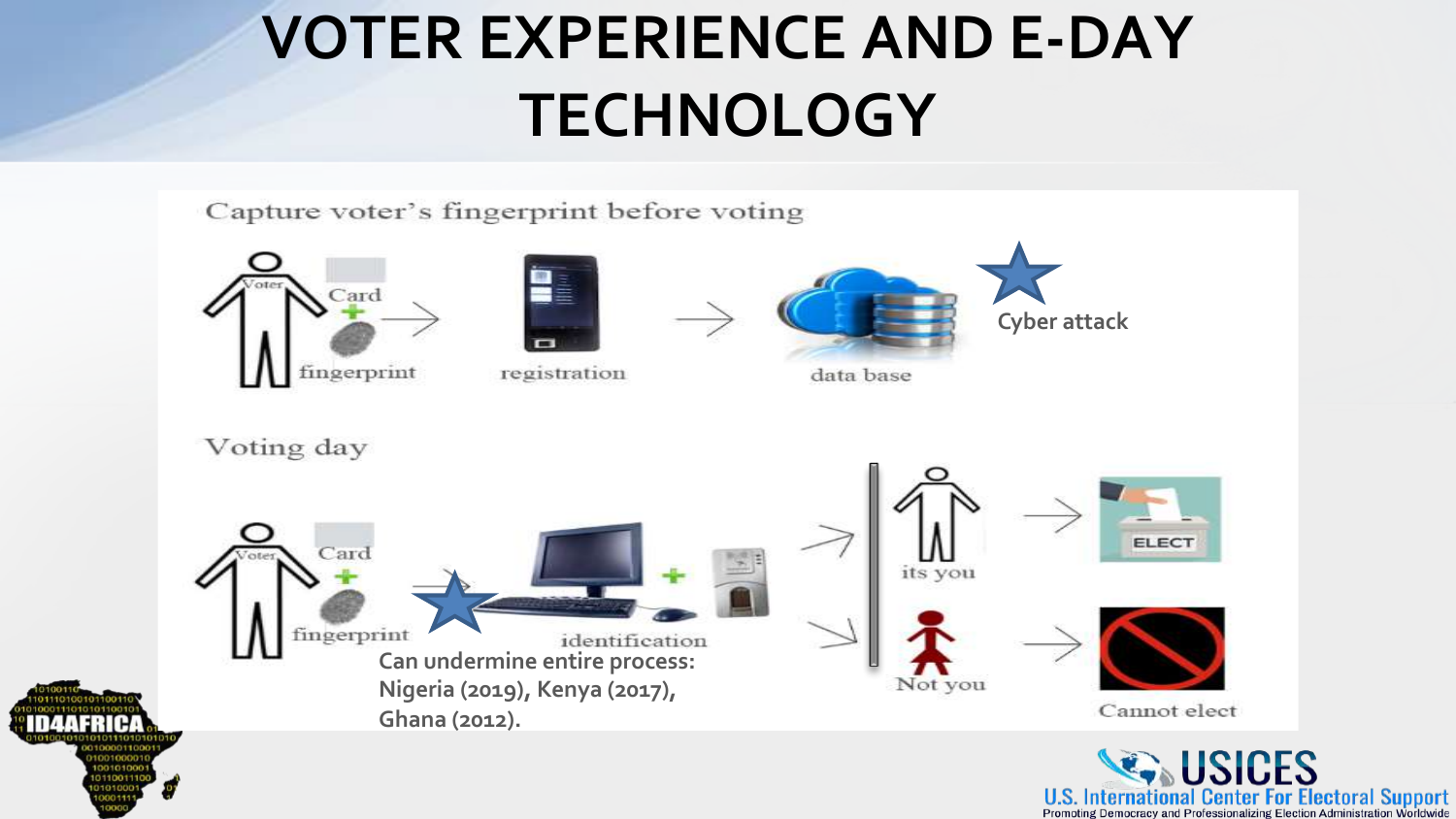### **2019 BIOMETRIC VOTER REGISTRATION IN AFRICA**



#### **This data sets tells us the following:**

- **Africa trust EMBs to do voter registration as oppose to extracting voter information from population/civil registry**
- Less than 50% of African EMBs use the combination of fingerprint, photo, & signature capture to produce voter cards
- **More than 80% of African nations do not trust their civil registry for electoral purposes or lack the political will to modernize the population/civil registry or the national ID data systems**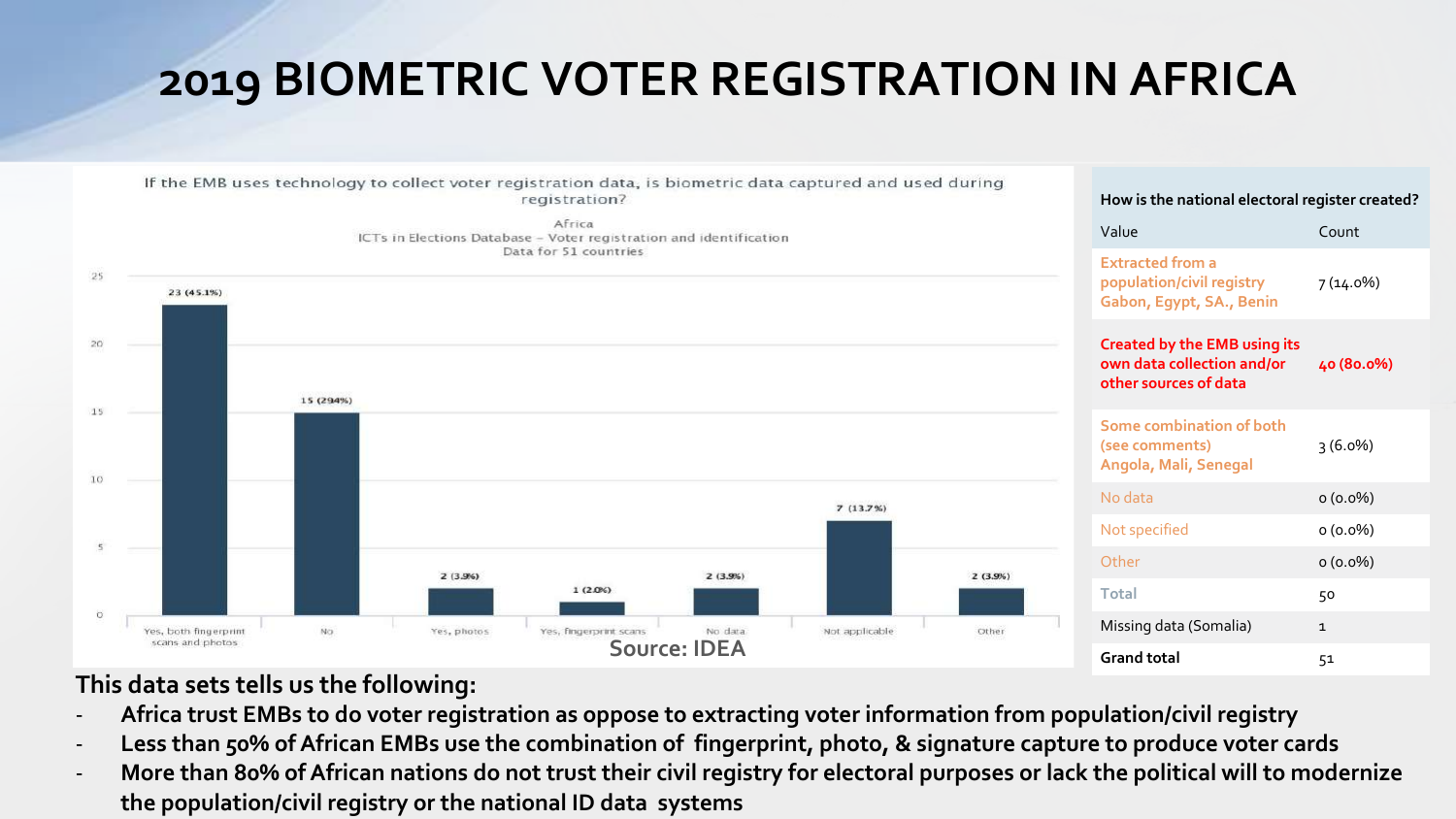### **E-DAY, VOTER VERIFICATION, TABULATION**

**Does the country provide individual online voter** 

**registration/polling assignment checks?**

**Is the biometric data used in voter identification at polling stations?**

Value Count **Yes** 22 (44.9%) **No** 25 (51.0%) **No data** 2 (4.1%) **Not specified 0 (0.0%) Not applicable 0 (0.0%) Other** 0 (0.0%) **Total** 49 **tabulation system?** Value Count **Yes** 25 (50.0%) **No** 24 (48.0%) **No data 0 (0.0%) Not specified** 0 (0.0%) **Other** 1 (2.0%) Total 50 Value Count **No** 27 (55.1%) **Yes, confirmation of registration using online interface** 18 (36.7%) **Yes, assigned polling station using online interface** 12 (24.5%) **Yes, confirmation of registration using**  estimulation of registration osing 9 (18.4%) **Yes, assigned polling station using**  mobile phone<br> **mobile phone** 8 (16.3%) **Total** 49

**If electoral register is created by the EMB, what type of technology is used for collecting registration data? 80% of EMBs collect data**

**Scanning technology for processing registration forms (Optical Mark Recognition or Optical Character Recognition (Botswana, Burkina Faso, Liberia, Namibia** 8 (15.7%)

**Digital voter registration kits/computers, off-line (Cameroon, Comoros, Cote d'Ivoire, Kenya, Ghana, Guinea, Malawi, Nigeria, Sierra Leone 18 (35.3%)**

**Are official election results processed by an electronic**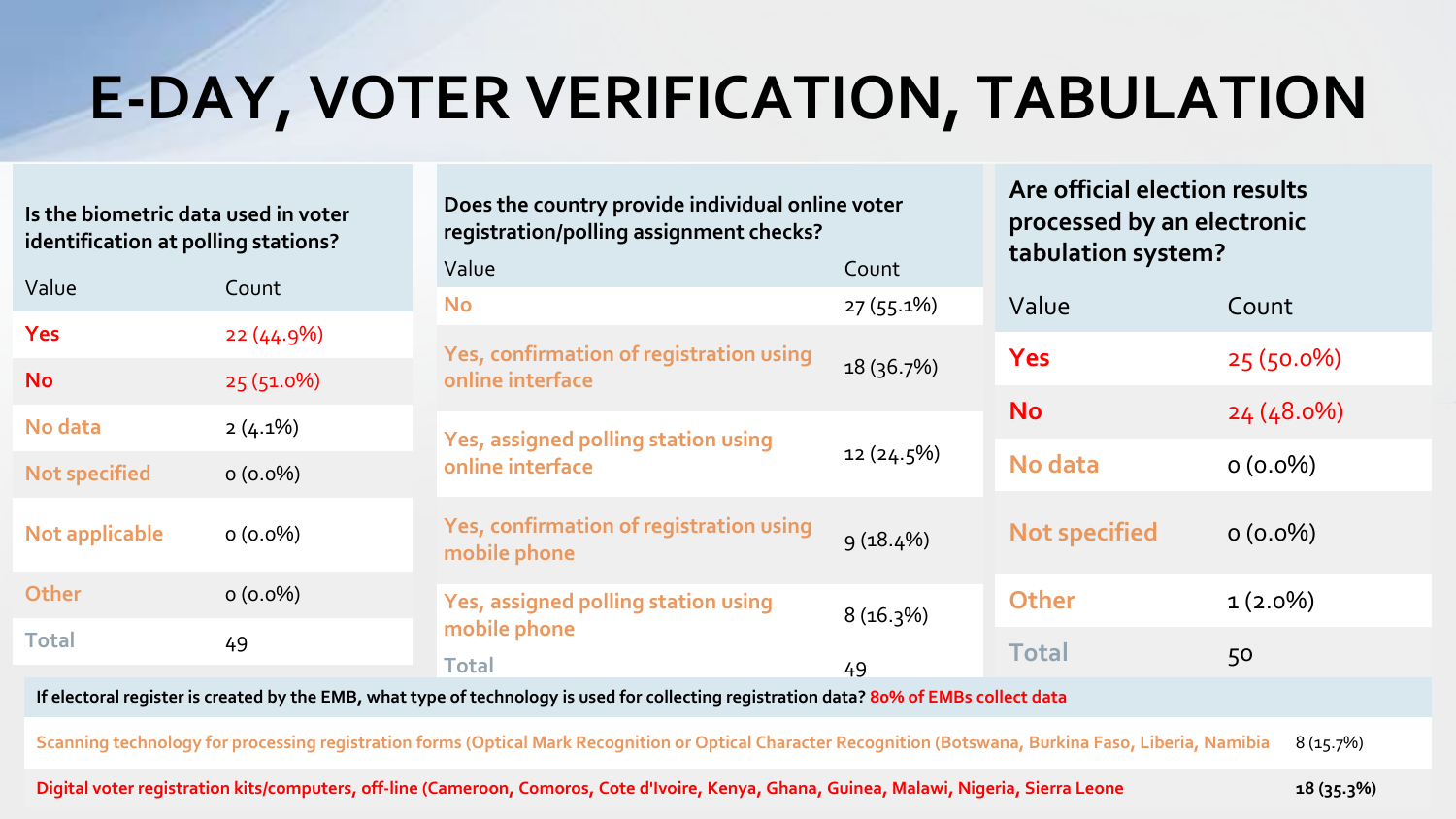

# **AFRICA VS THE WORLD**

#### How is the national electoral register created?

ICTs in Elections Database - Voter registration and identification

Created by the EMB using its own data collection and/or other sources of data **Extracted from a** population/civil registry Some combination of both (see comments) Other No data

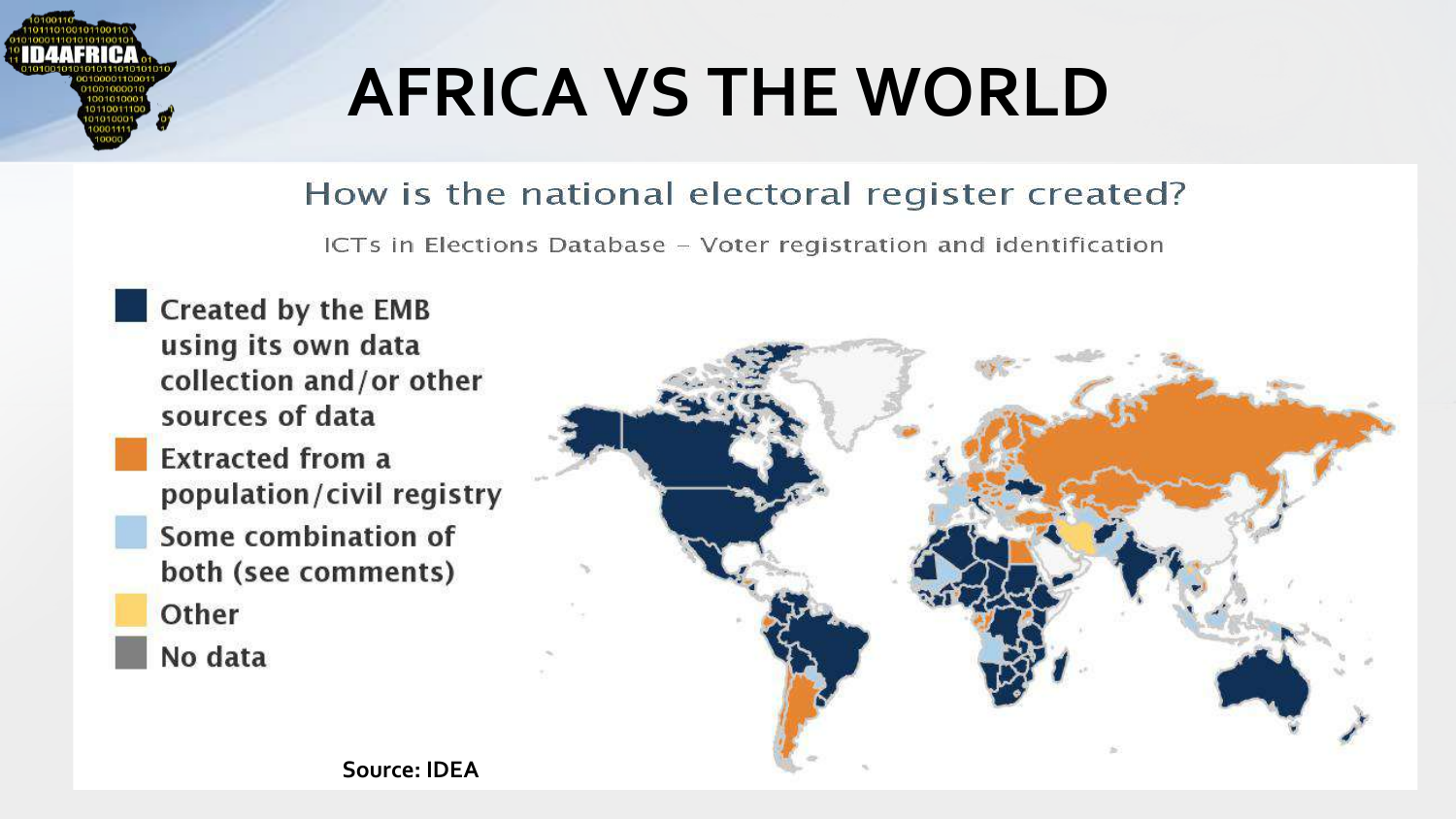

## **AFRICA VS THE WORLD**

| Continent       | <b>Extracted from</b><br>a<br>population/civi<br>I registry | Created by the<br><b>EMB</b> using its<br>own data<br>collection<br>and/or other<br>sources of data | Some<br>combination of<br>both (see<br>comments) | No data                   | Not specified             | Other                     | <b>Countries</b><br>researched |
|-----------------|-------------------------------------------------------------|-----------------------------------------------------------------------------------------------------|--------------------------------------------------|---------------------------|---------------------------|---------------------------|--------------------------------|
| Africa          | 7<br>(14.0%)                                                | 40<br>$(80.0\%)$                                                                                    | 3<br>(6.0%)                                      | $\mathbf{o}$<br>(0.0%)    | $\mathbf{o}$<br>(0.0%)    | $\mathbf{o}$<br>(0.0%)    | 50                             |
| <b>Americas</b> | 5<br>$(20.0\%)$                                             | 17<br>(68.0%)                                                                                       | $\overline{2}$<br>$(8.0\%)$                      | $\mathbf{1}$<br>$(4.0\%)$ | $\mathbf{o}$<br>$(0.0\%)$ | $\mathbf{o}$<br>$(0.0\%)$ | 25                             |
| Asia            | 14<br>(32.6%)                                               | 18<br>(41.9%)                                                                                       | 9<br>(20.9%)                                     | $\mathbf{o}$<br>(0.0%)    | $\mathbf{o}$<br>(0.0%)    | $\overline{2}$<br>(4.7%)  | 43                             |
| <b>Europe</b>   | 32<br>(72.7%)                                               | 5<br>$(11.4\%)$                                                                                     | $\overline{7}$<br>(15.9%)                        | $\mathbf{o}$<br>(0.0%)    | $\mathbf{o}$<br>(0.0%)    | $\mathbf{o}$<br>(0.0%)    | 44                             |
| Oceania         | o<br>(0.0%)                                                 | 12<br>(92.3%)                                                                                       | $\mathbf{1}$<br>(7.7%)                           | $\mathbf{o}$<br>$(0.0\%)$ | $\mathbf{o}$<br>(0.0%)    | $\mathbf{o}$<br>(0.0%)    | 13                             |
| <b>Total</b>    | 58                                                          | 92                                                                                                  | 22                                               | $\mathbf{1}$              | $\mathbf{o}$              | $\overline{2}$            | 175                            |

**Source: IDEA**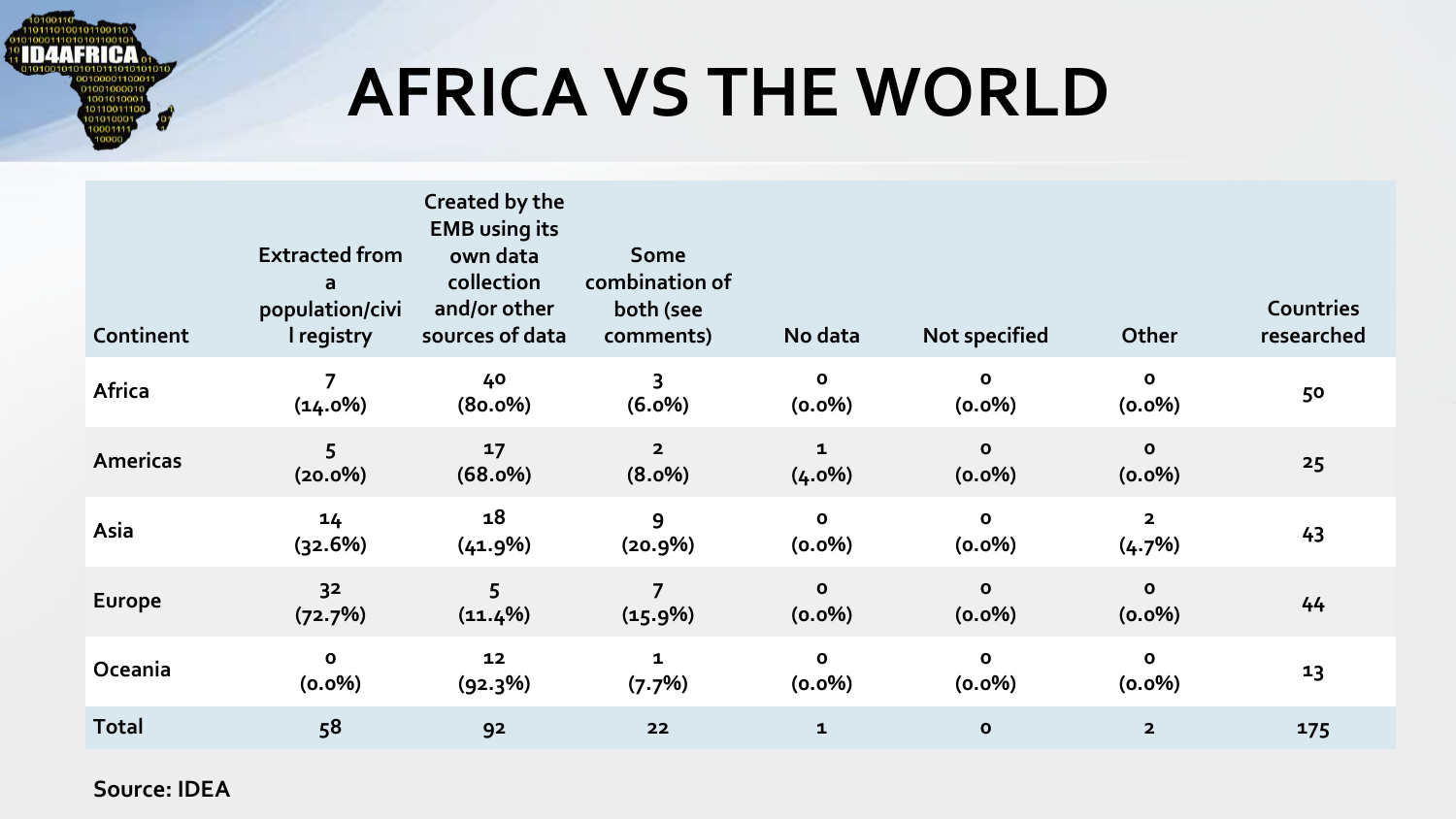

# **AFRICA VS THE WORLD**

| <b>Election cycle</b>                | <b>Africa</b>                                 | <b>Europe</b>                                    | <b>USA</b>                                                  |
|--------------------------------------|-----------------------------------------------|--------------------------------------------------|-------------------------------------------------------------|
| <b>Pre-election period</b>           | BVR / manual voter registration               | Population/civil<br>registry                     | Online VR / MVA / SSA/ AVR/<br><b>Same-Day Registration</b> |
| <b>Pre-election period</b>           | Online verification                           | Online verification                              | Online verification                                         |
| <b>Election Day</b>                  | Voter list/biometric<br>verification          | <b>Poll books/Paper</b>                          | <b>E-Day poll book</b>                                      |
| <b>Election Day</b>                  | Voter card / strict ID laws                   | No voter cards/ strict<br><b>ID</b> law          | No voter cards/Flexible ID<br>laws                          |
| <b>Election Day</b>                  | Paper ballots                                 | <b>Electronic and paper</b><br><b>ballots</b>    | Electronic voting/paper trail                               |
| <b>Election Day/post</b><br>election | Manual transmission<br>/Electronic-days after | Electronic transmission<br>of results / same day | Electronic transmission of<br>results / same day            |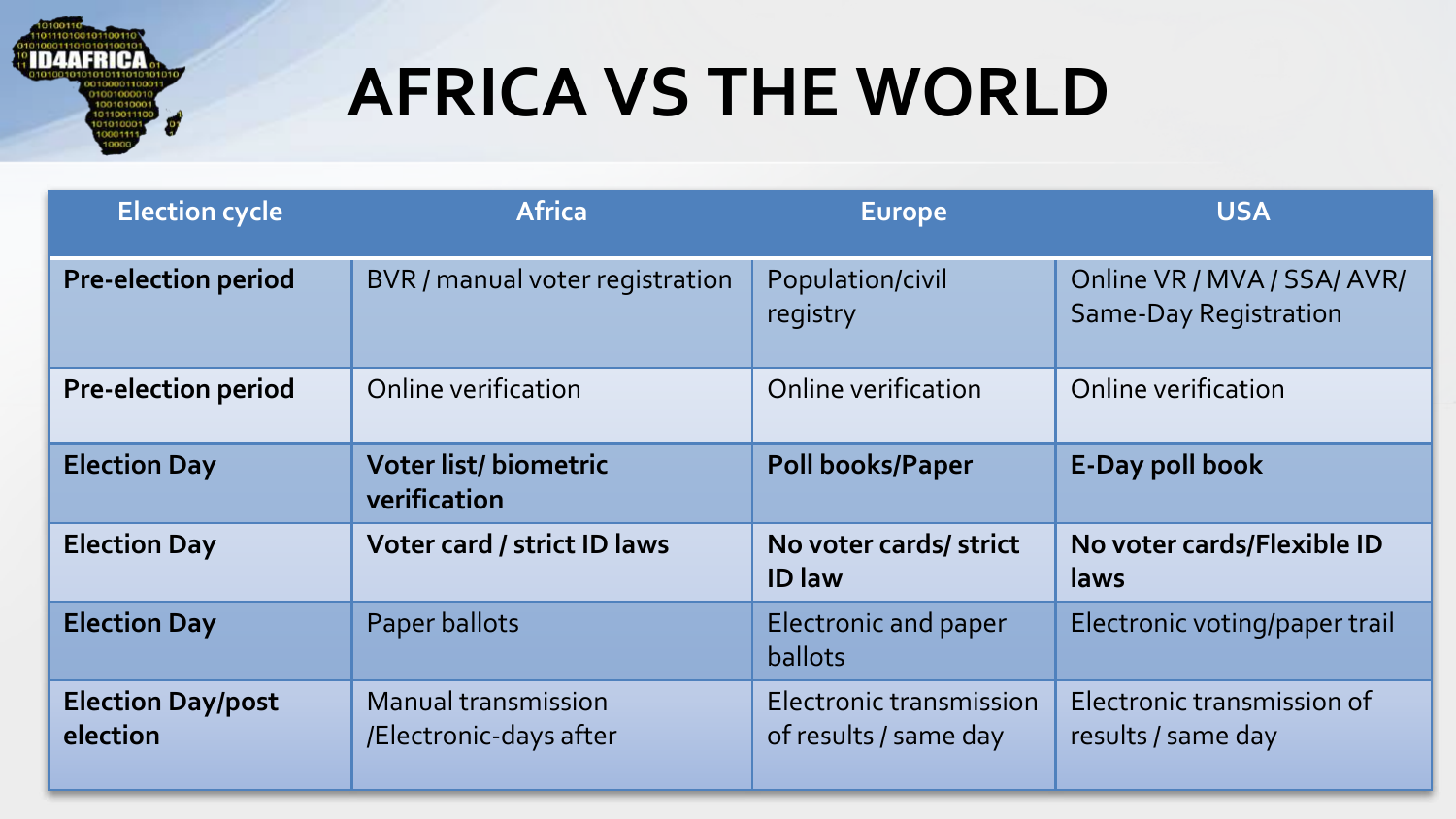## **CHALLENGES IN AFRICA**

- **1. Availability of Funding and consistency / Infrastructure**
	- Life cycle of technology is 1 to 3 elections
	- Maintenance in between election
	- Cyber security tasks
	- Corruption in procurement
	- **Capacities**
- **2. Transparency, testing, certification, and post election audit**
	- Feasibility on appropriateness
	- **Demonstration** 
		- User interface and accountability

Security (use to be hardware, now its more about software)

Training Timing / Consensus

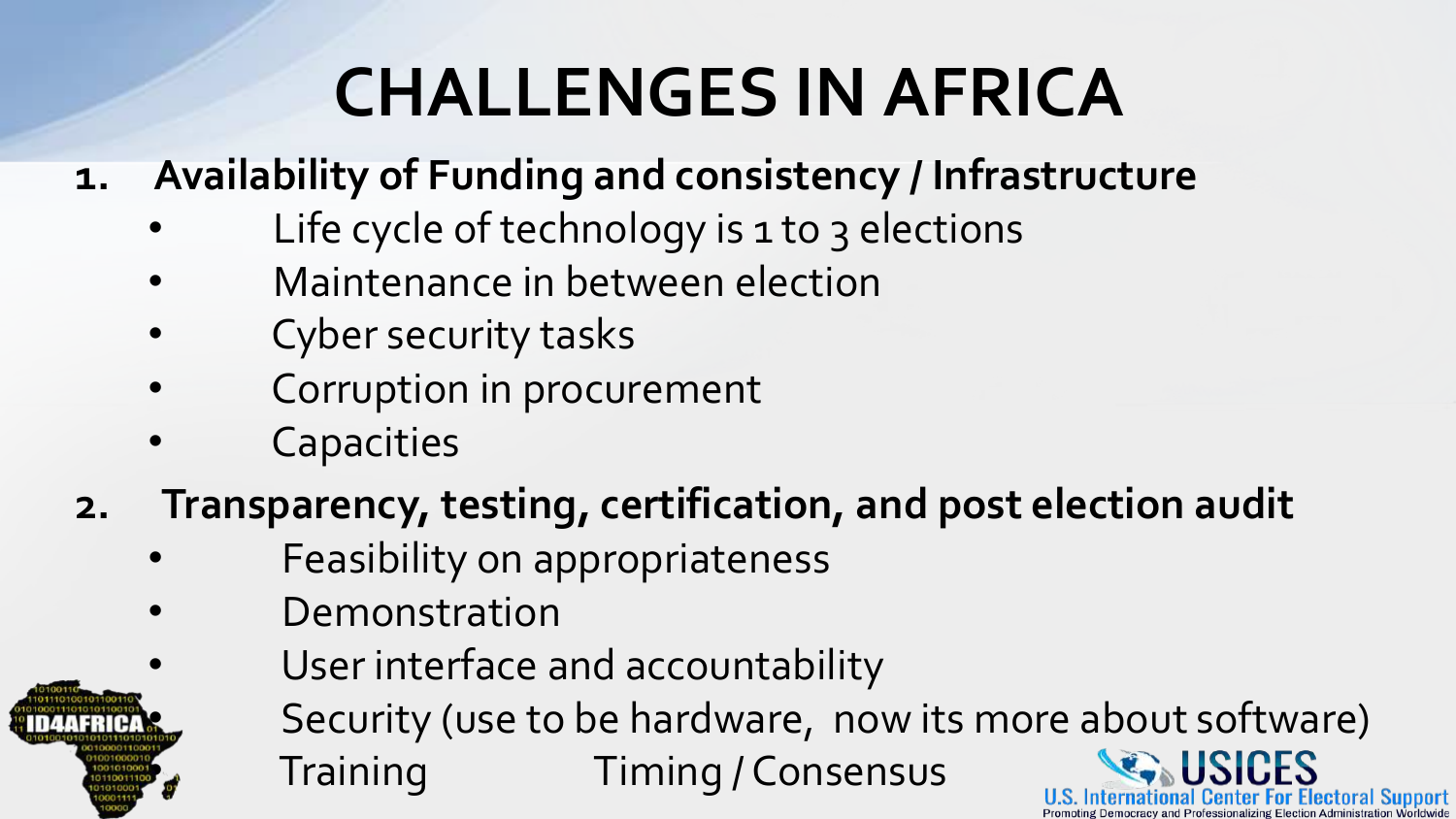

# **RECOMMENDATIONS**

- **1) Needs Assessment:** Conduct a thorough assessment to make a decision about where in the election cycle to introduce technology and define your objectives
- **2) Research, Study and Consult with Key Stakeholders for Appropriateness:** Visit other countries, learn, analyze, consult with experts, and explain to stakeholders on decision.
- **3) Plan for Time:** Develop a timeframe for implementation, acceptable with key stakeholders and developing rationales for implementation. Ensure a transitional plan with minimum disruption.
- **4) Work with Executive and Legislature:** Sell project to government. Understanding legislative calendar, use a legislative salesman, get hearings, draft legislation.
- **5) Work with International Election Assistance Agencies and Funding Partners:**  Solicit support from international partners.
- **6) Develop Request for Proposal (RFP) and Procure:** The request for RFP is your first, last and best chance to get the technology and system right. The system is never better than the RFP. Its either you manage the vendor/service provider or they manage you.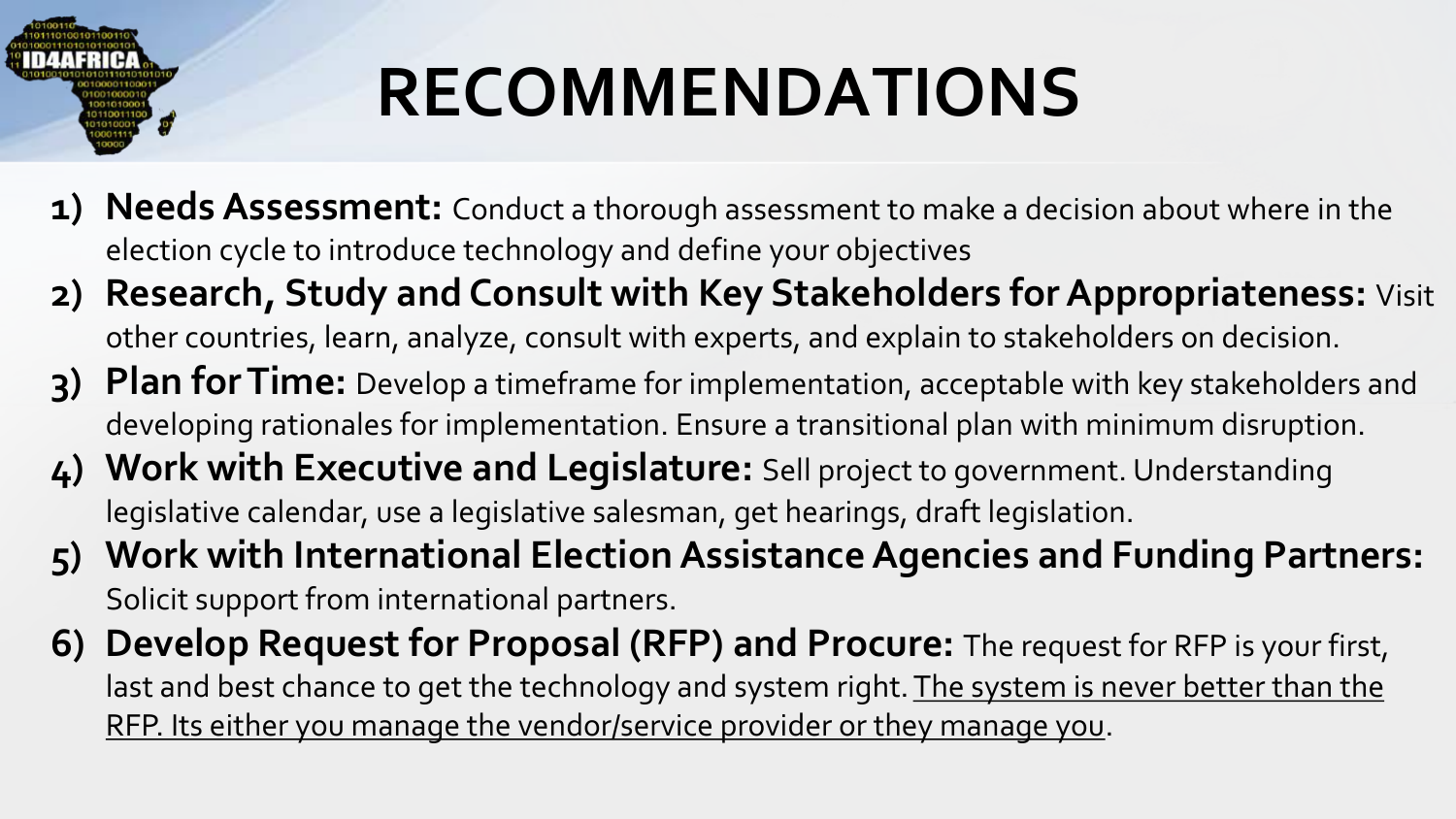

# **RECOMMENDATIONS**

- **7) Define Roles and Responsibilities:** Know who does what and why. Without clearly defined roles and responsibilities problems will occur. Effective training can be very costly.
- **8) Ensure Testing and Certification:** Know the "known unknowns" such security, accessibility, auditability, usability, convenience, transparency and testing requirements.
- **9) Conduct Post Election Audits:** Conduct audits and report on its effectiveness to stakeholders
- **10) Involve the Academia:** Stakeholder perception in the work we do is at best assesses by the academia. Elections in the has been revolutionized because of research conducted by state universities in the U.S.
- **11) Collect and Preserve Data:** Election administration is data driven. Without data we cannot have good and sustained policy decisions or legislation.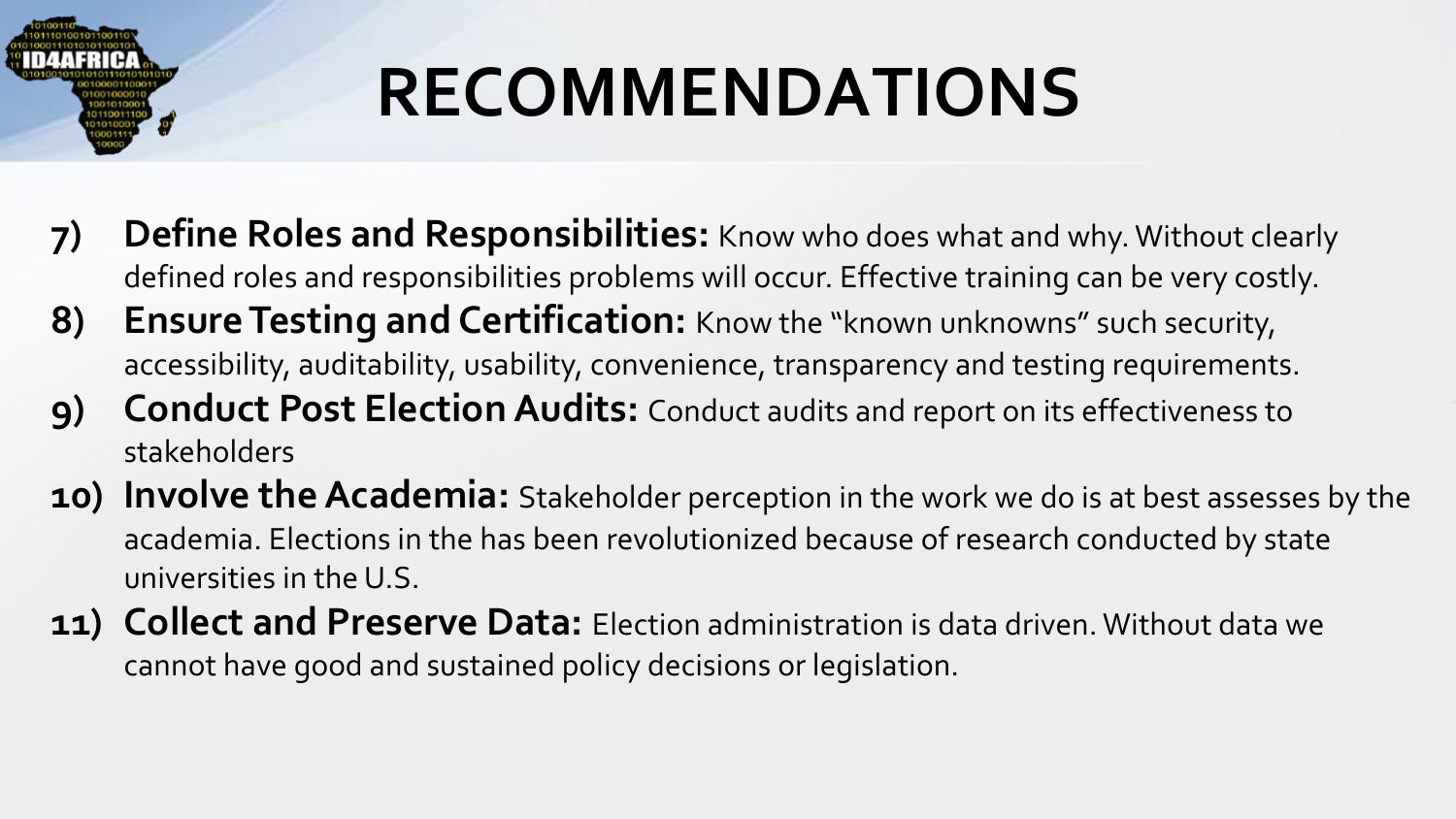

# **TAKE AWAY**

- **\*** Voter ID generated through a biometric civil registry is cost effective for EMBs, enhance accuracy and provides for currency if actively and effectively maintained.
- **\*** Using voter ID card for multiple purposes increases its value, effectively increases turnout.
- **\*** Voter ID is useful when voter registration is made accessible to citizens.
- **\*** Learning and sharing experiences provides avenues for improvement.
- vThe rapid penetration and use of internet tell us that the future may be block chain voting with digital voter ID.
- \* Nothing can be achieved without the political will of the government.

ICES

**Center For Electoral Support**